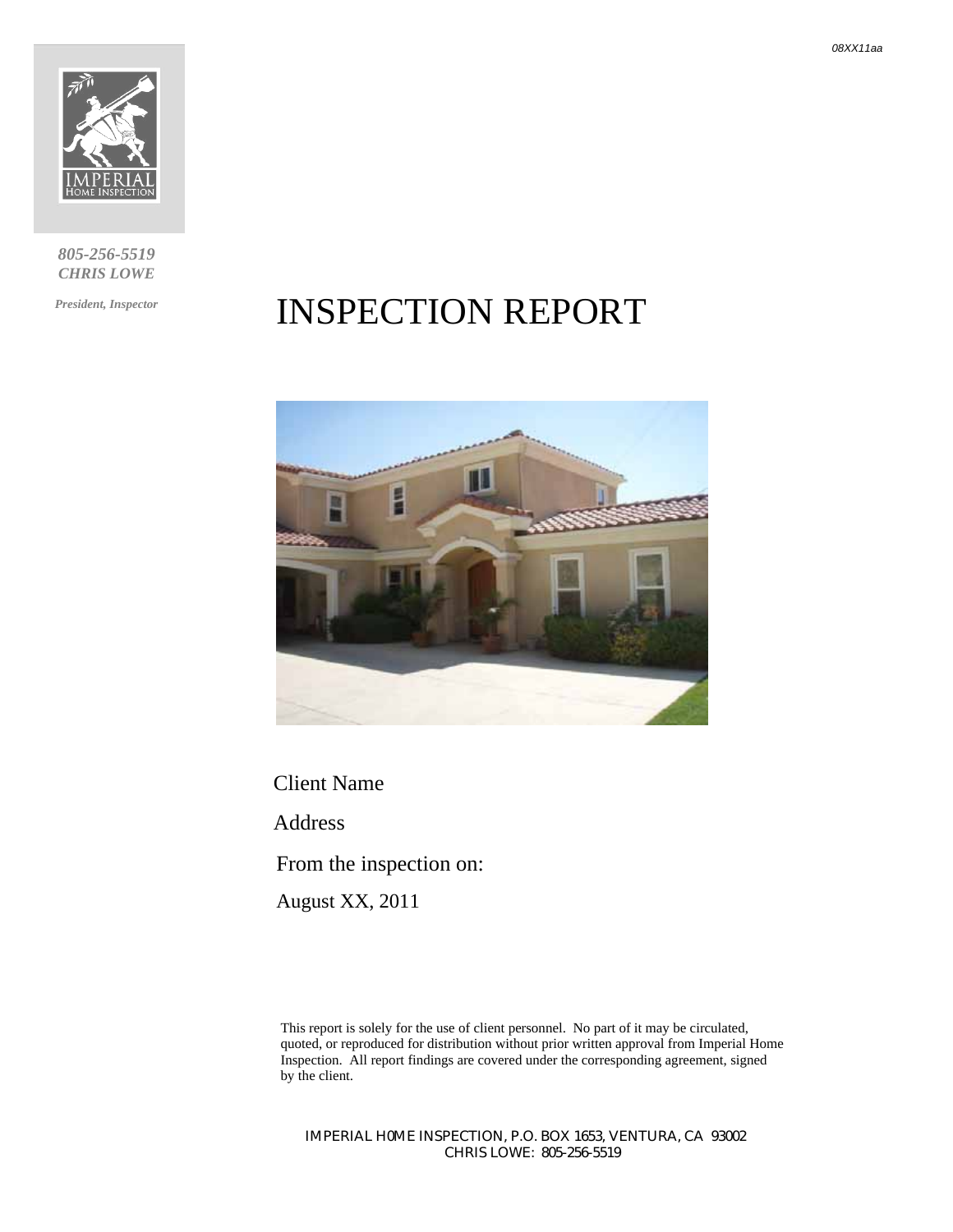*We recommend that any costs for repairs be researched by the client before the end of the inspection/contingency period. This includes having qualified appropriate specialists review the systems to determine specific corrective needs, costs and options.* 

## **Grounds**

**1 – 1** IMPROPER DRAINAGE: There is an area near the home where rainwater will likely pond during heavy rains. Contact a drainage specialist for further review



 (back and back-left of the house) – the yard drain for this area is at a higher point in the soil. Correction is recommended so that water can flow toward the drain better and prevent ponding/erosion, etc.

**1 – 2** EROSION: There has been some likely erosion (back left of the house) where exterior site drainage should be corrected (left side of the house) (back left patio) – correction is needed – this support and soil needs to be corrected – there was no foundation damage visible at this time



(e.g., control drainage, return soil where

missing)

- **1 3** We are unable to determine whether water will pond at the left side of the house near the garden closet
- \* *Tip: the access road appears to be a shared private entity. There may be shared costs for repairs. We recommend that you research this further*
- \* *Maintenance tip: we recommend that you periodically clean any outside yard/patio drains so that water will not pond*

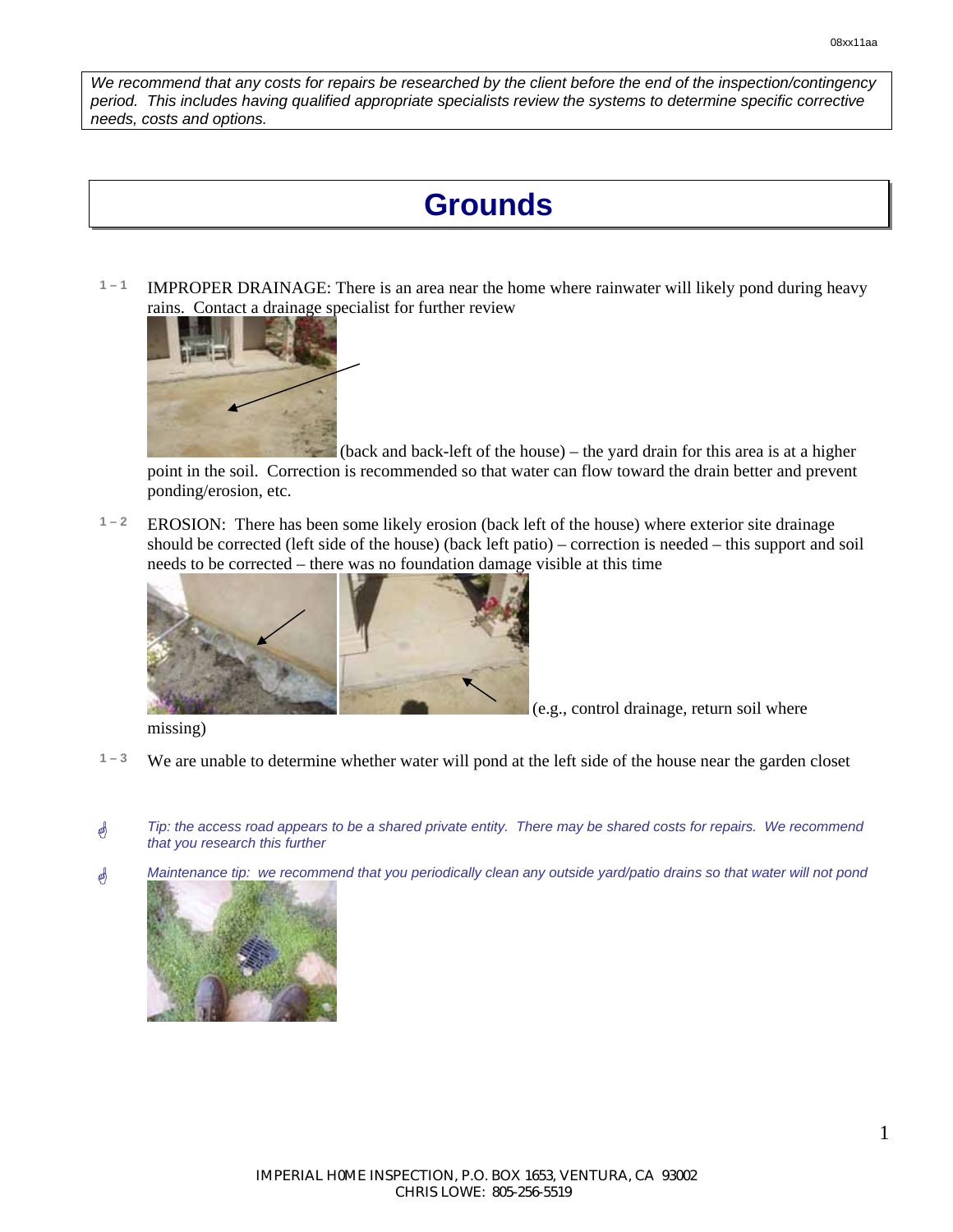#### **Grounds facts**

Driveway: concrete. Slope of site: moderate. Hillside stability and engineering properties are outside the scope of today's inspection. Patio: concrete. Patio cover structure: wood. Front porch: concrete. Balcony: one or more are present

*Some limitations:* 

*Where pertinent, the inspector views the yard within 6 feet of the primary structure and garage, and a relative sampling of the property (not walked at every square foot) (Association exteriors/grounds are excluded)* 

*There are one or more surface drains at exterior of the house – we cannot determine whether these are effective or proper (not water tested) (unable to determine where the pipe expels its water) (inside of drain not visible)* 

*We are unable to determine whether there is a drain in the front planters (front of the house, outside)* 

*We are unable to determine whether there is improper site drainage or underground water flow from other areas/properties onto this property (outside the scope of today's inspection)* 

*We are unable to determine whether the driveway drains away from the garage adequately during heavy rains (not water tested)* 

*–––- End of the Grounds section of this report –––-*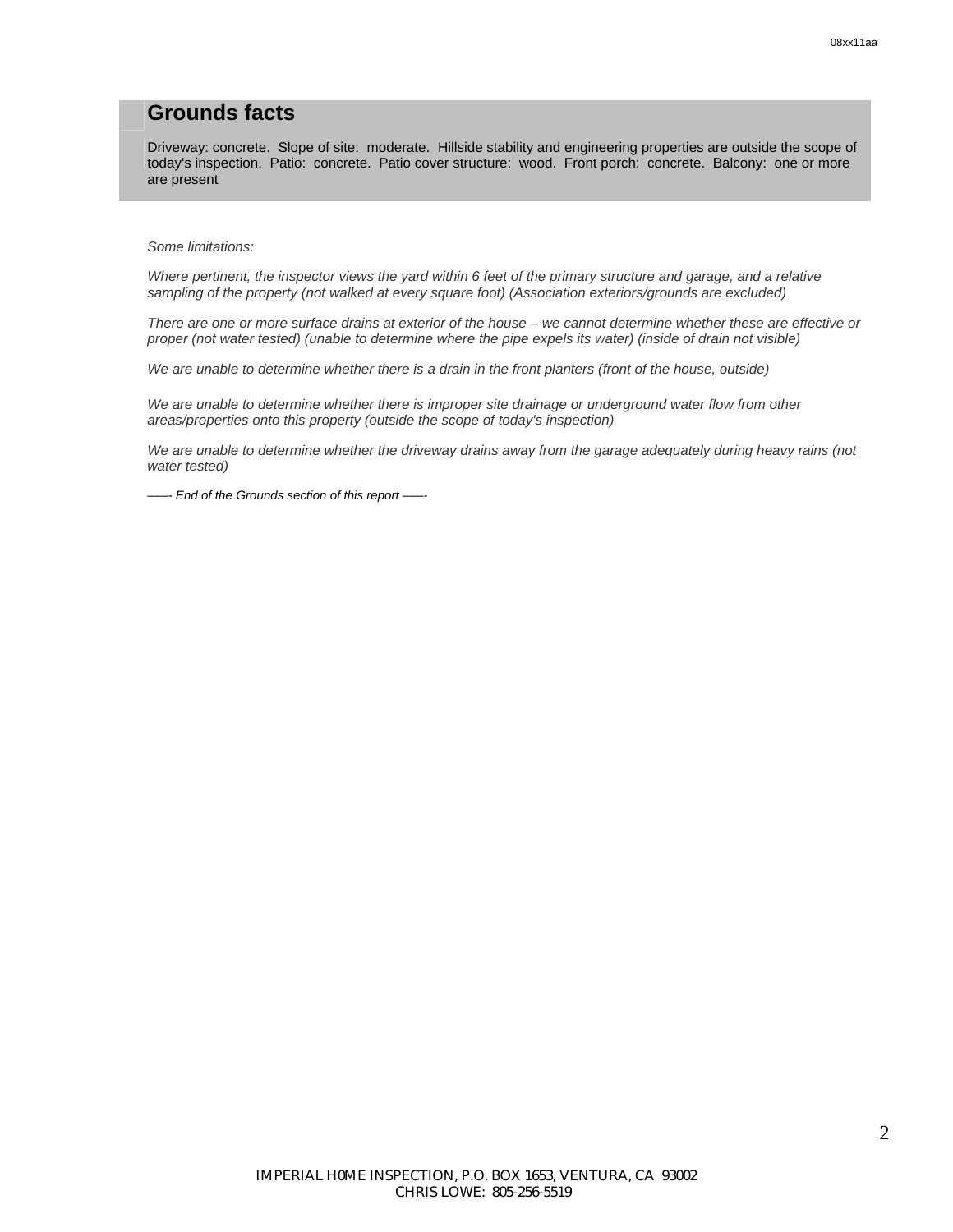## **Exterior**

**2 – 1** PEELING: Some paint is peeling on the exterior of the house. Paint primer and a replacement top coat of paint is needed here (wood protection) (child ingestion hazard)



(various locations, mostly at the back wood trim)

 $2<sup>2</sup>$  (IMPROPER) No fire blocking: the interior staircase has framing that can be accessed from the outside closet – it has no drywall/plaster underneath to prevent fire damage. Staircases are considered potential fire exit methods and are required to have drywall to protect all framing that is accessible. Contact a licensed contractor for further evaluation



(open framing – should be covered)

- **2 3** UNKNOWN: The gardening closet (left side of the house) has some moisture staining on the inside. We recommend a mold inspection any time there is possible moisture intrusion (recommended)
- **2 4** VENTS RECOMMENDED: The gardening closet (left side of the house) could likely use some air vents (moisture prevention measure). Contact a licensed contractor for further evaluation
- \* *Tip: For any home purchase, we recommend that you obtain a termite inspection (recommended for this home)*
- \* *Tip: Because of the inspector's limited view of a chimney system, it is always advisable to have a camera chimney inspection performed by a certified specialist (recommended)*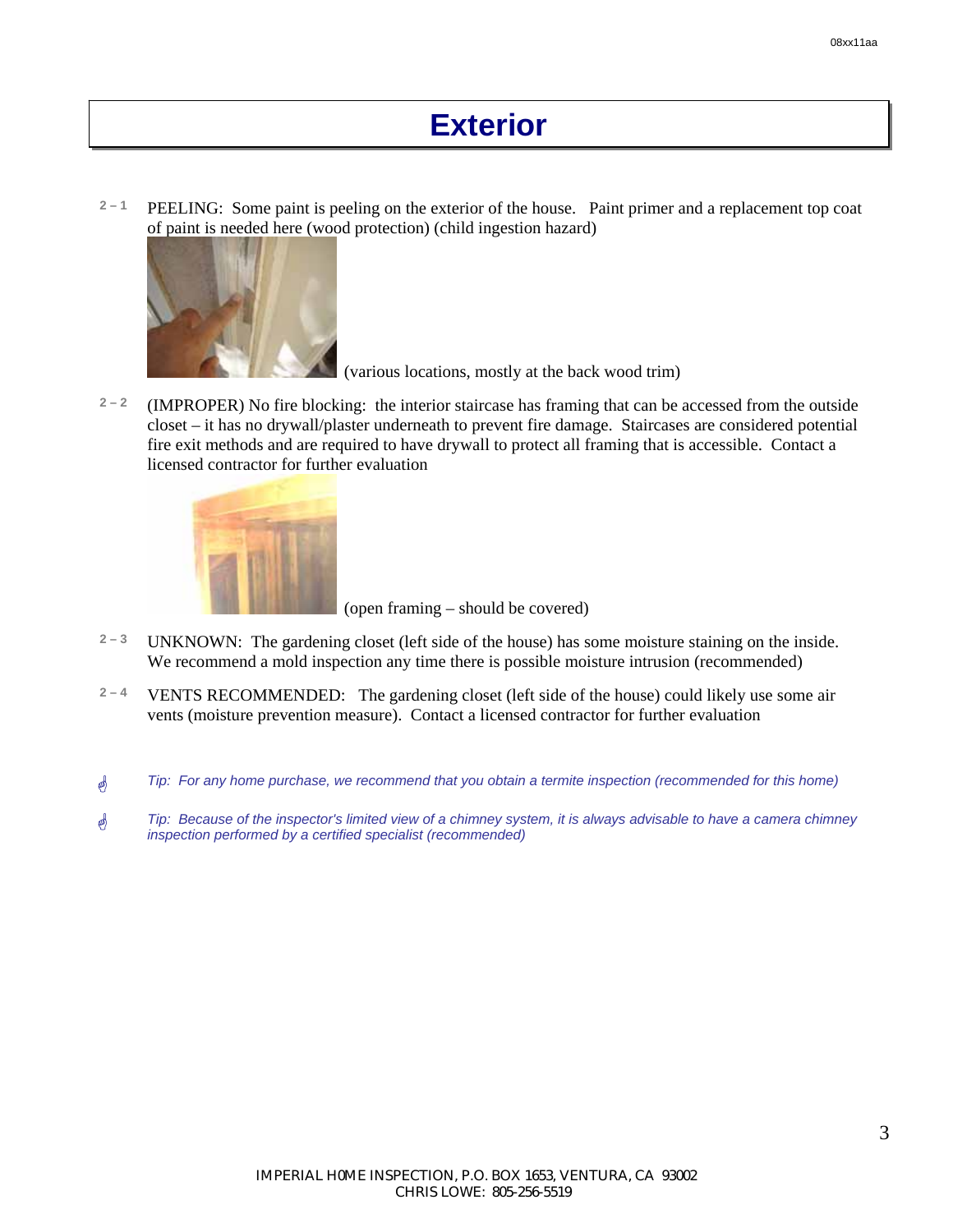### **Exterior facts**

The home exterior has stucco siding. There are some noted cracks and some wear. Exterior siding was visually inspected, not pushed on or touched to find loose areas (visual only). Type of exterior trim: foam with stucco texture coat, some wood trim. Chimney material: metal (mostly not visible today) \*– 2 locations

*Some limitations:* 

*The exterior walls/foundation are not fully visible – there are some items/plants that block full view (front of the house)* 

*–––- End of the Exterior section of this report –––-*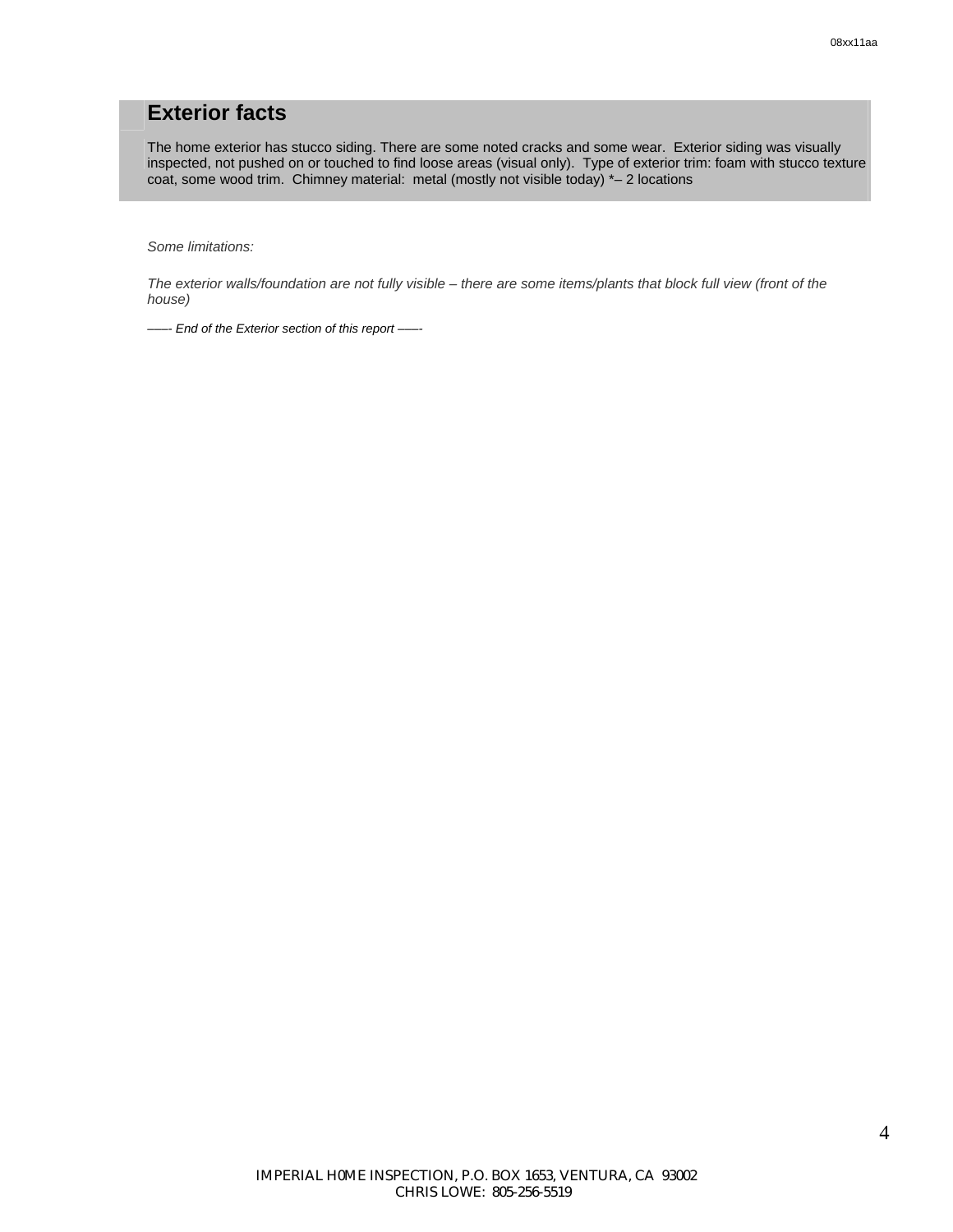- $3 1$  Please note: A representative sampling of the roof was viewed the roof was not fully visible due to height. You can opt to have a professional roofer view the roof (with a 2-story ladder) if desired
- **3 2** (IMPROPER) The roof tiles at the ridge of the roof (the top) have gaps that have not been properly filled (with concrete) – water, etc. can enter. Consult a licensed roofer for further evaluation of corrective



(there is wood visible) – this needs further evaluation

**3 – 3** NO ATTIC ENTRANCES: The inspector could not find an attic entrance – attic space should be accessible. Contact a licensed contractor for corrective costs/options. The inspector could not view attic systems/components (house and garage) – correction is recommended

### **Roof facts**

The roof type is concrete tile. There are components of this roof that are outside the scope of today's home inspection (e.g., flashing width, lap, attachment). A licensed roofer can comment further (recommended). The scope of the concrete roofing portion of this inspection is to check only for damaged/displaced tile. We might comment on items outside of this scope, but our purpose is to view only for damaged and slipped tile

*Some limitations:* 

*Roofing underlayment is outside the scope of this home inspection (not visible). Fastening method of the roofing is not inspected (outside the scope). Roofing material is not pushed/pulled/handled* 

*The inspector viewed the roof by ladder/from the ground only – unable to walk due to the type. Some areas are not visible, and roof vent caps and vent pipes, and some defects might be concealed (have a roofer view the home further)* 

*The roof vent caps and vent pipes were not viewed or were not fully visible for today's inspection* 

*The attic is not accessible by the home inspector – typically there could be ventilation, electrical, framing, sheathing, and insulation not visible to the inspector* 

*–––- End of the Roof section of this report –––-*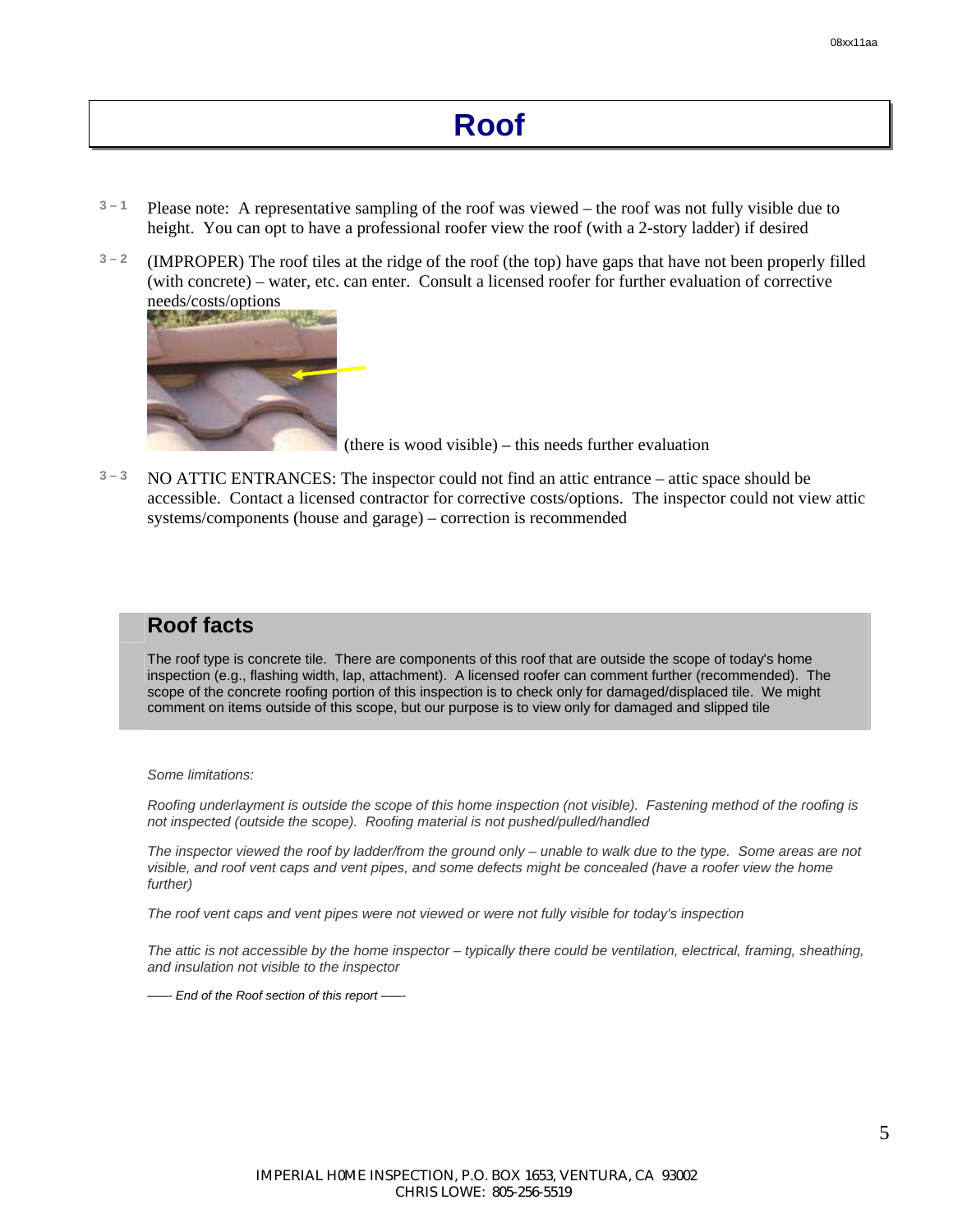# **Foundation**

### **Foundation facts**

Foundation type (all or part): concrete slab. Floor construction: concrete. There is some wood-framed flooring, possibly joist construction upstairs (not visible)

*Some limitations:* 

*Anchor bolts are not visible in the house due to the type of construction (not verified)* 

*The slab foundation (poured concrete) is not fully visible due to floor coverings and finish flooring (much foundation and many plumbing lines will not be visible for this inspection)* 

*The floor and foundation condition are not fully visible because of floor coverings, etc. Wood separation from soil is not determined where not visible or viewed* 

*–––- End of the Foundation section of this report –––-*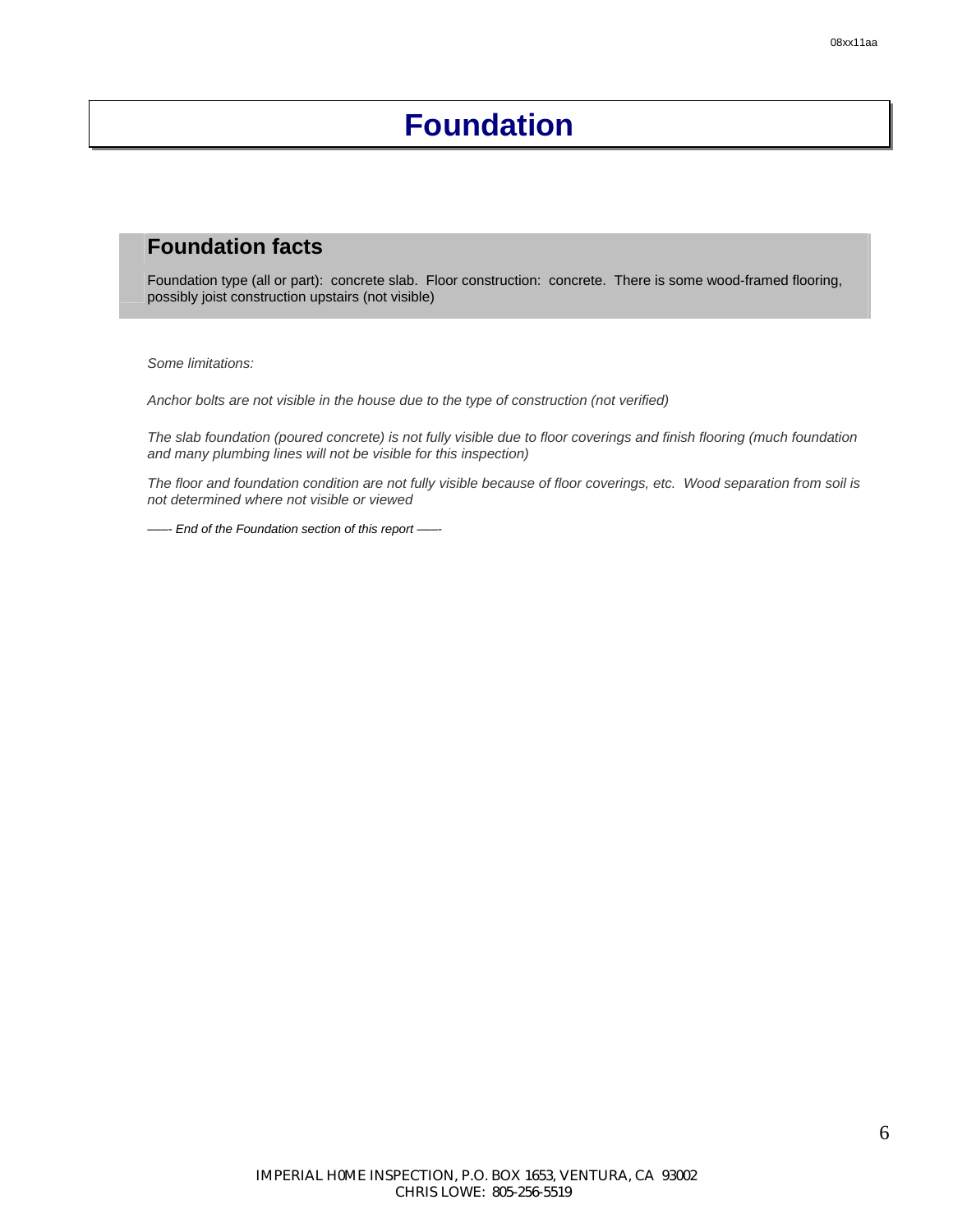# **Interior**

- **5 1** Some windows have damaged or loose spring mechanisms (downstairs bedroom) (master bedroom)
- **5 2** NOT CLOSE: There is a window that will not close correction is recommended. Contact a licensed contractor for further evaluation



(loose or damaged spring) (master bedroom hallway to the bathroom)

- $5 3$  There is a cracked floor tile (couple locations at the kitchen)
- **5 4** NO CO DECTOR: The inspector did not locate a carbon monoxide detector. We recommend that one be installed (for safety)
- **5 5** (IMPROPER MOISTURE ENTRY CONCERN) Some windows have holes drilled in the sill for alarm sensors – sometimes these can become a rainwater leak point and typically void the manufacturer's warranty. Consult a qualified trade specialist



(many locations)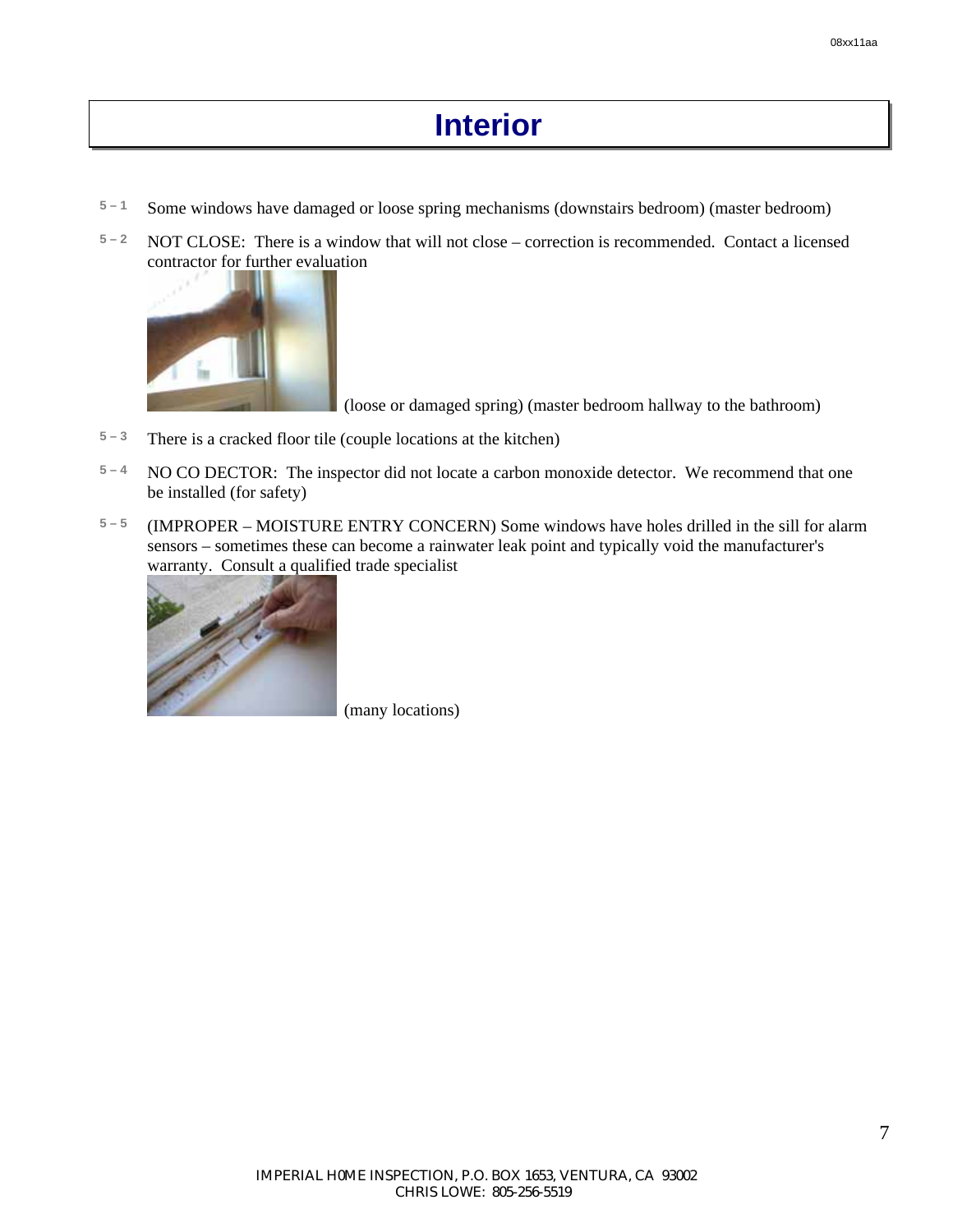#### **Interior facts**

Main entry door type: wood. Secondary exterior door type: French (usually wood or metal). There are vinylframed windows in the home. The interior walls have some cracks noted. Ceiling/wall material: drywall (estimated not verified). The interior ceilings have some cracks noted. The house has some wood finish flooring (may not be fully visible if there are other floor coverings). The house has some wall-to-wall carpet. Flooring underneath this carpet is not visible and not inspected (e.g., foundation, sub-floor, wood finish floor). Carpet pads prevent full evaluation of sloping or damage. The house has some tile flooring (the inspector is unable to fully see installation effectiveness/method (not visible). Unable to determine whether slippery when wet (not water tested). The fireplace is metal factory-built (method of installation not visible, manufacturer's instructions not available) (not smoke tested, drafting unknown) (flue not fully visible). The interior stairs were inspected. Smoke alarms are located in bedrooms and adjoining halls

#### *Some limitations:*

*Telephone lines are not inspected. Windows are not leak tested (flashings are not visible). Lead paint, asbestos, radon and mold are all outside the scope of today's inspection* 

*There are "double-pane" windows and/or doors on the home. We are unable to determine whether these windows could ever develop moisture/condensation between the panes (future performance not determined)* 

*Some newer windows and/or exterior doors have been installed at this property. Your inspector is unable to verify/view installation method, flashings or the "water tightness" (flashings not visible)* 

*Furnishings/items prevent full inspection of the interior walls, floors, some electrical, plumbing, and other areas of the home. This is a visual inspection only of what is readily visible (personal belongings are not moved for this inspection)* 

*The inspector is unable to determine if any acoustic spray ceiling has been removed (outside the scope of this inspection)* 

*Ceiling and wall framing is not visible. We are unable to determine the type/method* 

*We do not test for bio organic growth and are not growth experts. You should purchase a mold inspection if your home has moisture staining of any kind especially with drywall/flooring (recommended). This is not an environmental inspection* 

*This is a visual inspection. The inspector does not step on every square foot of floor area. There could be defective or springy areas that might not be detected by sight* 

*The presence of smoke alarms is verified for this inspection, but they are not tested by the inspector. We recommend that the buyer test all smoke alarms prior to the close of escrow (a good project for the final walkthrough)* 

*There is a burglar alarm/electronic security system – not part of this home inspection* 

*There is a fire sprinkler system for the home (outside the scope of today's inspection). We recommend that you have this system evaluated by a fire sprinkler service company* 

*The inspector does not determine whether smoke detectors are hard-wired or whether they need to be (outside the scope of today's inspection)* 

*–––- End of the Interior section of this report –––-*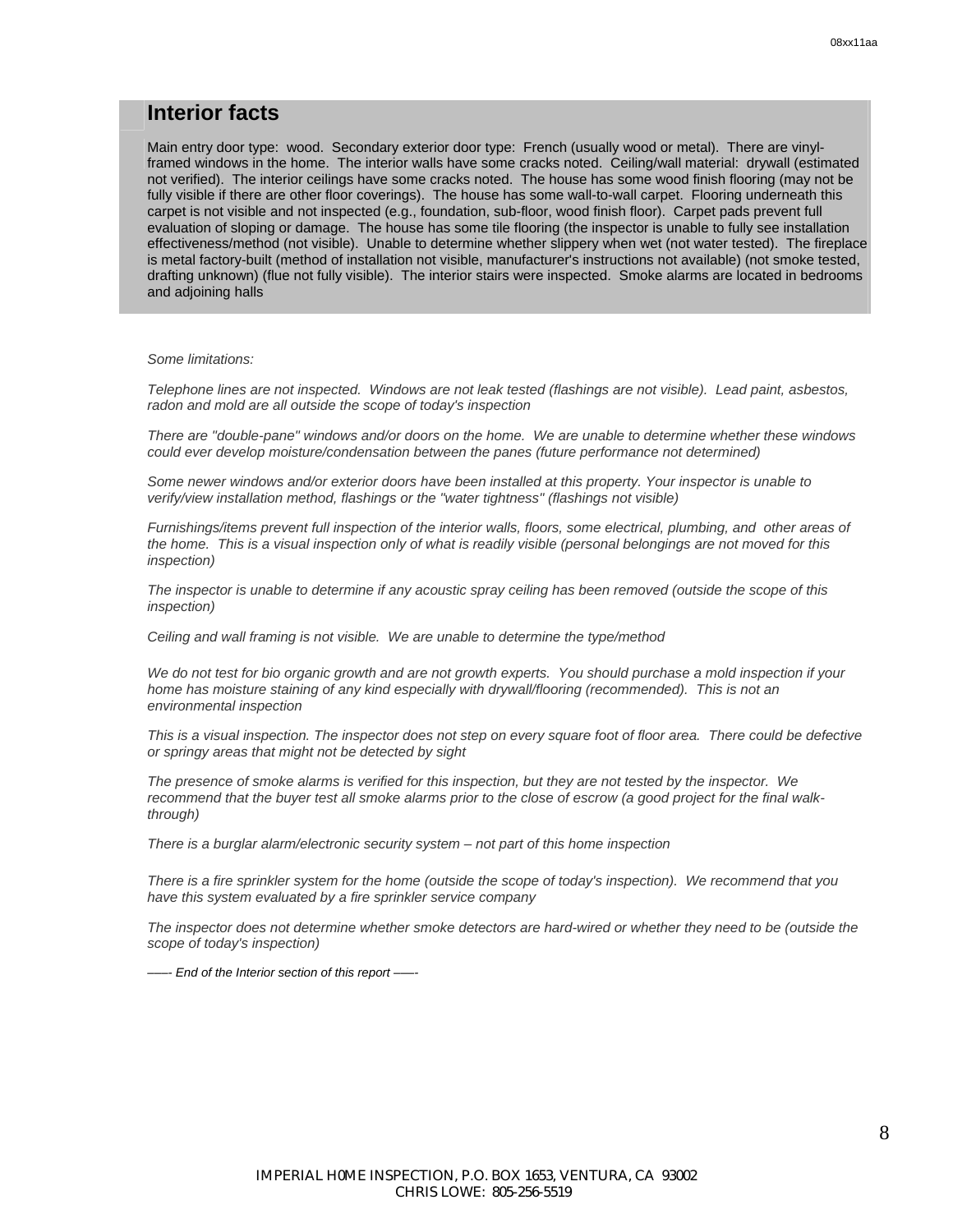# **Plumbing**

- **6 1** UNKNOWN: There is reportedly a sewage pump at the home. We are unable to determine plumbing performance if there is a power outage (further evaluation recommended – e.g., discuss the possibility of installing a **generator** for back-up power – very important for power outages)
- **6 2** HIGH PRESSURE: The water pressure is 100 PSI for the plumbing pipes of the home. This is likely needed for the fire sprinkler system but is too high for the appliances, etc. A pressure regulator should be installed (or adjusted if already existing). Consult a licensed plumber for further evaluation



(pressure to the house fixtures and faucets is supposed to be below 80 PSI)

\* *Tip: there is a fire sprinkler system in the home (outside the scope of today's inspection). We recommend having it evaluated by a qualified specialist. You can also ask them how to turn off the fire sprinkler system in case of a leak, etc.*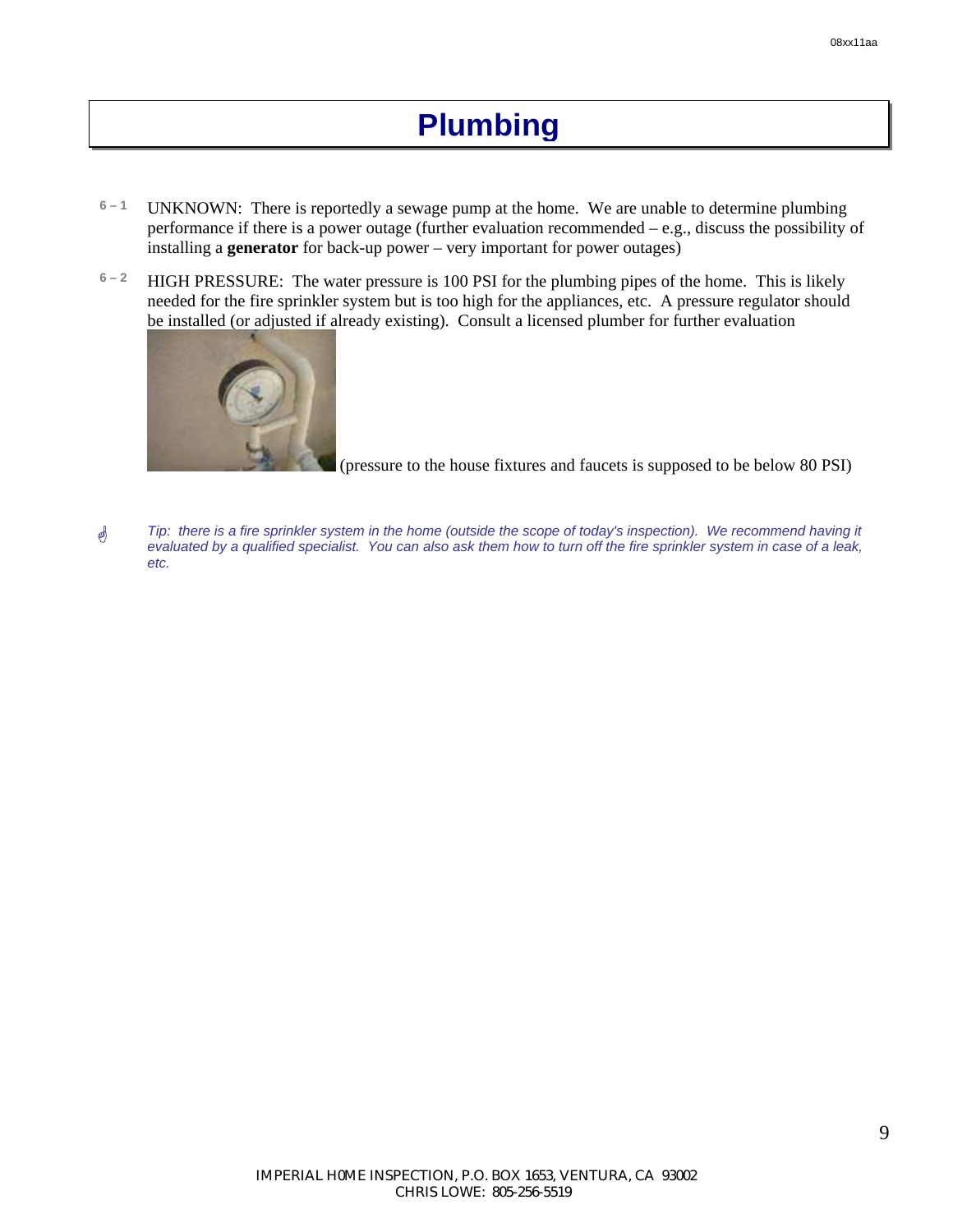### **Plumbing facts**

The functional flow (volume of water flow) through the supply piping was inspected and appears to be typical for normal home use (e.g., typically tested with shower and bathroom sink running simultaneously). The main water shut-off valve is located at the front of the house, outside (not tested). The home has some copper water lines where viewed (not fully visible). We cannot determine the lifespan for these pipes (unable to determine future performance). The waste plumbing is ABS where visible. We are unable to determine whether waste pipes have adequate fall in many areas. We are unable to verify proper seals at joints. There is a front hose bib. Water heater location: (garage). The fuel shut-off is located at the front of the house (outside). The home's gas valves are not tested by the inspector. Proper sizing of gas pipes and flexible connectors is outside the scope of today's inspection. Water heater type: gas fueled. The water heater has a TPR valve (temperature and pressure relief valve) (required). Water heater combustion air is available. The water heater has a gas vent pipe. The water heater has earthquake straps (seismic straps). Attachment to framing is often not visible/verifiable. Type of water main: copper (>one inch diameter)

#### *Some limitations:*

We cannot locate defects/issues in concealed plumbing. Future leaks (hard pipes, flex lines) cannot be predicted. *Grade/diameter of piping is outside this inspection scope. We do not test/look for mold nor speculate* 

*Much of the plumbing supply and/or waste lines are not fully visible (due to the type of construction). The plumbing in this inspection is largely checked based on observation of functional flow and functional drainage* 

*(NOT INSPECTED) There is a pressure boost pump on the water supply lines (not inspected) (outside the scope of today's inspection) (we are unable to determine the effectiveness of this application)* 

*Water pressure not determined (outside the scope of today's inspection)* 

*UNKNOWN: There is reportedly a sewage pump (not located) (not inspected) (outside the scope of today's inspection)* (not verified) (we are unable to determine the effectiveness of this application)

*Because of the type of construction, much of the plumbing is not visible* 

*Much of the waste plumbing system is not visible due to the type of construction* 

We are unable to determine whether there is a private waste system (e.g., septic) for this property. If one is present, *it should be evaluated by a specialist (to determine condition)* 

*Note: yard sprinkler systems (if present) are not run (outside the scope of today's inspection). If the home has yard*  sprinklers, they will typically need ongoing maintenance (we are unable to determine the future performance)

*Presence or adequacy of plumbing "clean-outs" is not part of this inspection. The inspector might mention presence or absence as a courtesy, but doing so does not change the scope of today's inspection* 

*In any home, the plumbing supply and waste lines have the possibility of developing a leak/blockage condition. We can only report on current visible conditions in the plumbing system. Future issues can not be predicted* 

*Fuel lines are not fully visible* 

The inspector is unable to determine whether gas sediment traps are installed where needed (not fully visible)

We are unable to determine whether the water heater bonding wire is adequate (not fully visible)

*–––- End of the Plumbing section of this report –––-*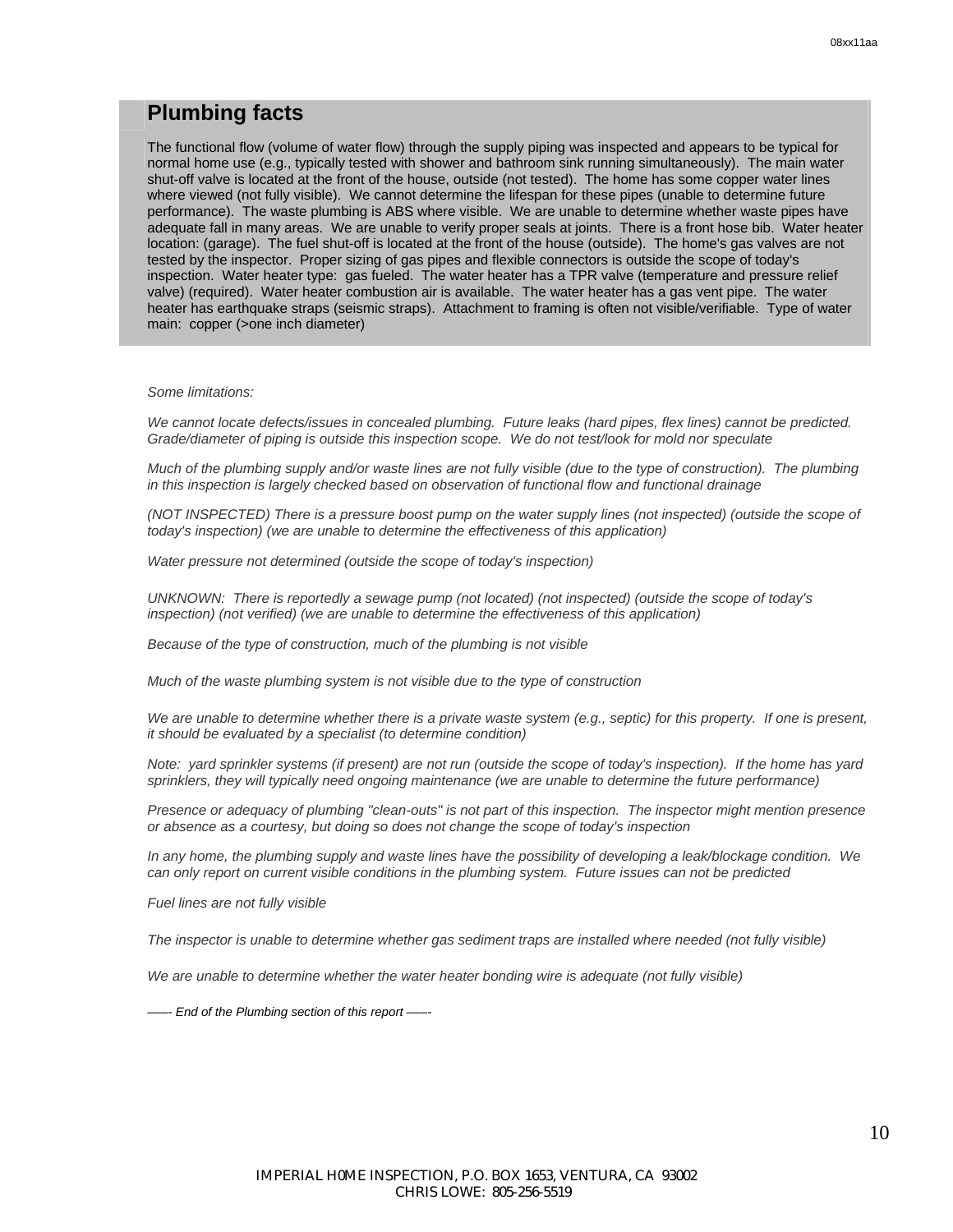# **Electrical**

 $7 - 1$  **PAINT OR PLASTER: (SAFETY CONCERN):** There is paint/plaster or similar on the live connections for the electric sub panel (at the garage). This paint needs to be removed. Consult a licensed electrician for further evaluation



– this needs correction

- $7 2$  (IMPROPER BREAKER SIZE) An air conditioner "max breaker size" is 35 amps, but the breaker at the panel is 40 amps (mis-sized). Have an electrician view this further – this needs correction
- **7 3** A light does not operate (at the front porch) the bulb may be "dead" or wiring improper (unable to determine). Have a light bulb installed to see if it functions. If not, have an electrician evaluate it (at the front porch)

#### **Electrical facts**

Electrical service location: underground (not visible, not part of this inspection). Volts: 120/240 volts. Branch wire metal type: copper where visible (not fully visible) (often verified only at the panel breakers). Main panel location: front of the house, outside. Main electrical shut-off size: 200 amps. Subpanel location: (at the garage). The electric panel(s) were opened to view wiring, breakers, and bus bars where visible. Type of electrical overcurrent protection – breakers. Breakers do not get tripped or shut on/off for this inspection. The inspector is not required to determine wire gauges to these breakers. Electrical ground: there is a clamp on water piping (not fully visible). Location of electrical ground: (front of the house, outside). There is some Romex wiring. The general condition of the house wiring was inspected (what is visible) (not fully visible)

*Some limitations:* 

*Besides tested outlets/plugs, electrical components are inspected by sight only. Outlet covers, junction boxes, and light fixtures are not opened.* Service wire type is not determined. Presence of anti-oxidants is not determined

*Some electrical outlets were blocked by storage and/or used by devices and were not inspected (not accessible today)* 

*The inspector tests a representative sampling of electrical outlets throughout the home (not all tested) . There is a light switch that is unknown (at the garage) (bedrooms) (front entryway). We are unable to determine whether these* recessed lights are rated for this type of use, whether they have adequate clearance to insulation, or whether their *electrical circuit is adequately sized (outside the scope of today's inspection)* 

*UNKNOWN: We are unable to determine whether the circuit is adequate to handle the added recessed lighting fixtures (outside the scope of today's inspection)* 

*–––- End of the Electrical section of this report –––-*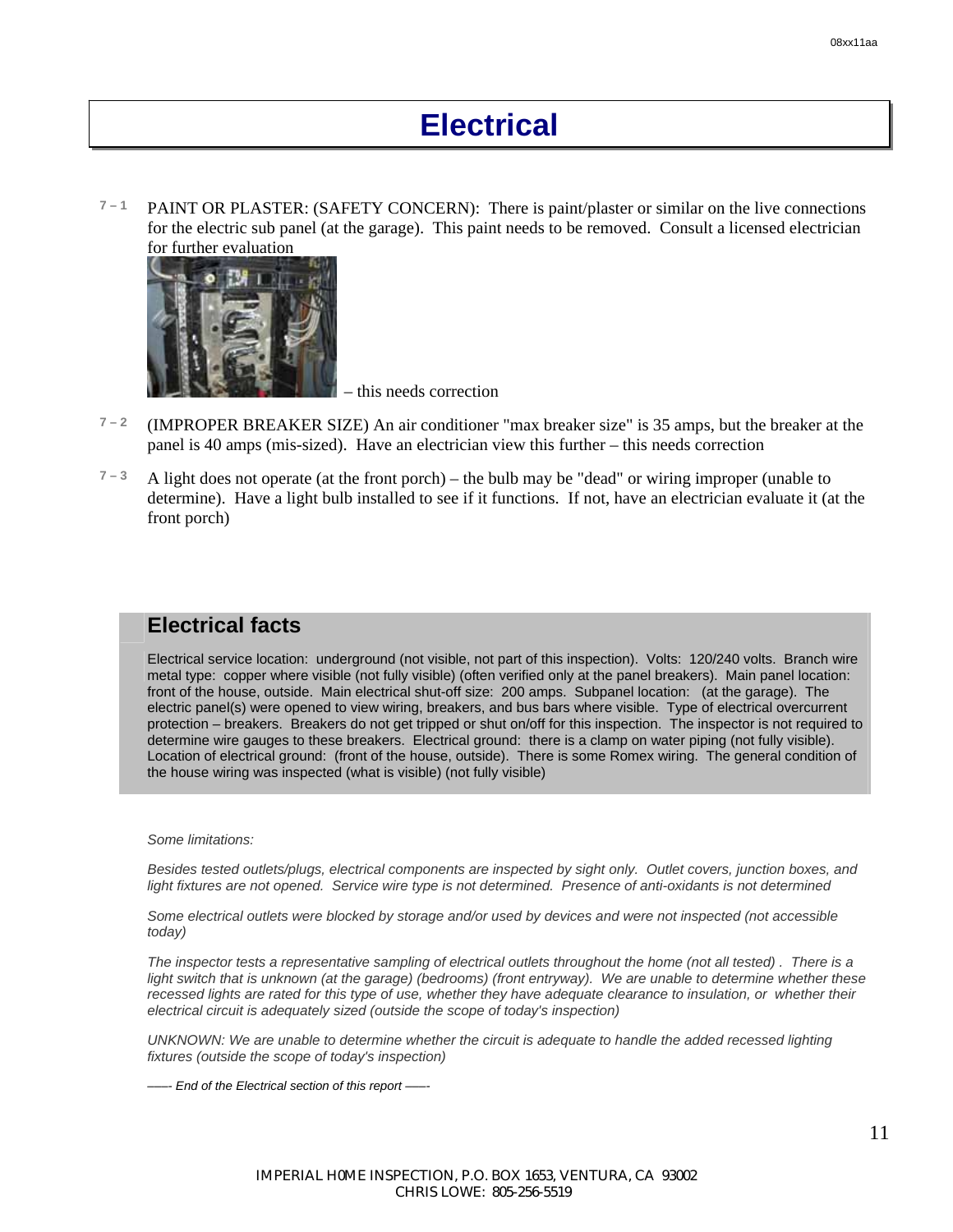# **Heat**

8<sup>-1</sup> FILTER DIRTY: The furnace filter is dirty – it needs changing. It is advisable that you change the filter (e.g., after every 3 months of normal heater/AC use). Your local hardware store typically sells replacement filters



**8 – 2** (IMPROPER) The upstairs furnace filter is loose in its compartment – better securing is recommended to prevent lifting when the fan is running. Consult a licensed heating/AC specialist to view this further



(heater closet in the hall)

8-3 CONDENSATE DRIP: The upstairs furnace has signs of a drip/leak of the condensate from the vent pipe – this needs correction. Consult a licensed heating/AC specialist to view this further



(heater closet in the hall) – this needs correction

\* *Tip: we always recommend all homes have a carbon monoxide detector. It is a great safety device for gas appliances (recommended). Consult your gas company for more information and safety tips*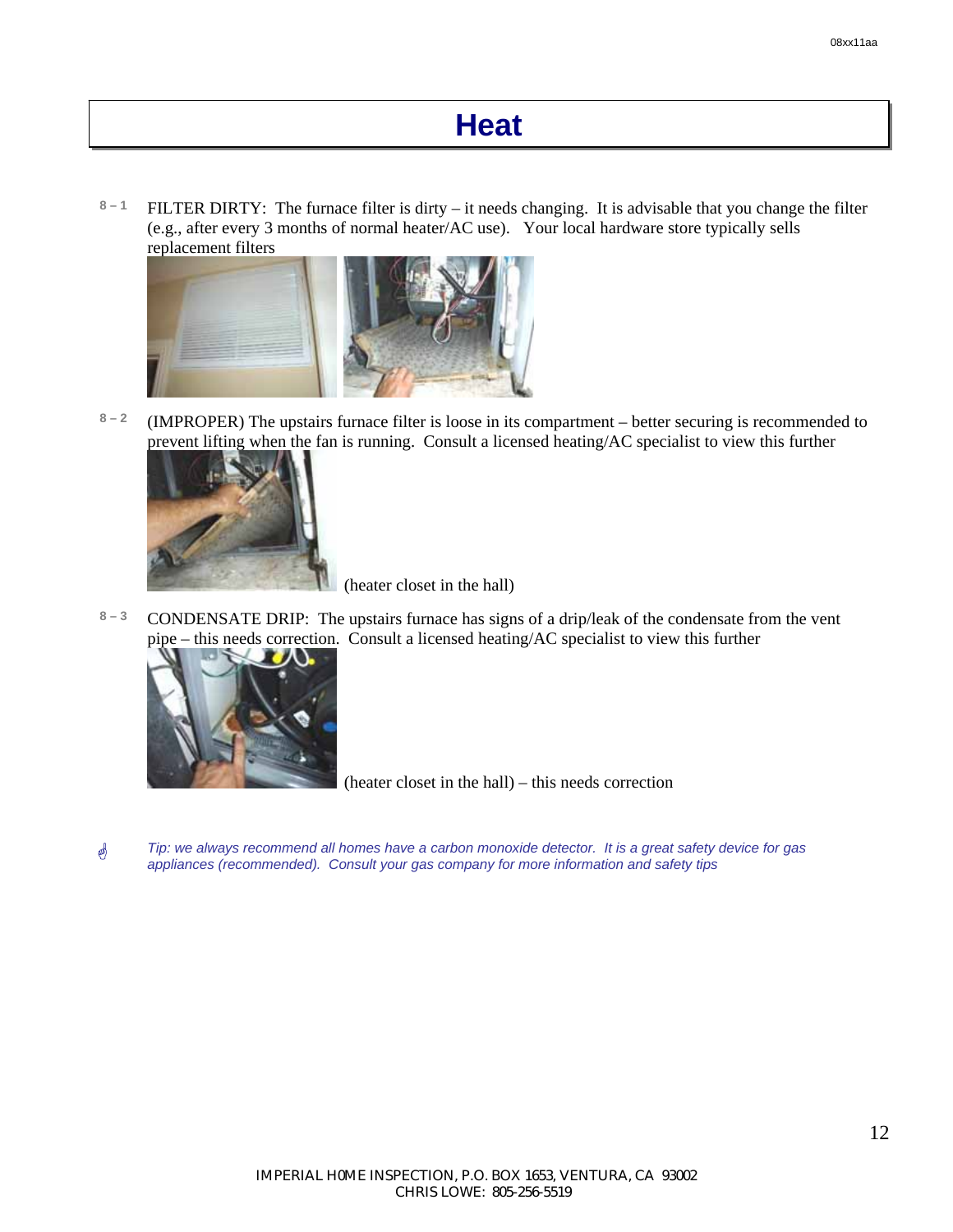#### **Heat facts**

Type of heater: forced air furnace (air quality from the furnace registers is not part of this inspection) (the heat exchanger is not visible) (sizing of the return air is outside the scope of today's inspection). Heater fuel: natural gas. For this inspection, we are unable to test the air quality of the heated air in the home (e.g., we are unable to determine the presence of carbon monoxide or any health issue). The furnace was run for this inspection in order to test functionality. Heater venting was inspected (not fully visible). The inspector viewed the furnace space for combustion air. The burner flame appears typical. The normal heating controls were inspected. The furnace gas line was inspected. Furnace location: heater closet (hall). There are areas in this closet that are not fully visible (e.g., blocked by the heater and sometimes by storage). Furnace location: (garage)

*Some limitations:* 

*The inspector is unable to determine the BTUs for all/part of the home's heating. Adequacy of sizing of the heating system(s) is not known* 

*For any heating system, we are unable to view the heat exchanger nor hidden components of any furnace. We undertake a limited visual inspection based on the CREIA standards of practice (available upon request)* 

*Ongoing energy requirements for California/U.S. are not part of this inspection (any heater or AC) (outside the scope of today's inspection) -- this is a limited visual inspection based on the CREIA Standards of Practice* 

*The furnace vent pipe is not fully visible (not fully viewed)* 

*The heating distribution system is not visible today (ducts) (not inspected)* 

*We are unable to determine whether there is a lower combustion air vent in the heater compartment* 

*Some duct registers are closed (not fully tested) (we are unable to determine the air-flow in these areas) (downstairs)* 

*(NOT LOCATED) The inspector did not locate the furnace duct register for the kitchen (not visible) (not verified) (we are unable to determine the adequacy of heat to the kitchen)* 

*–––- End of the Heating section of this report –––-*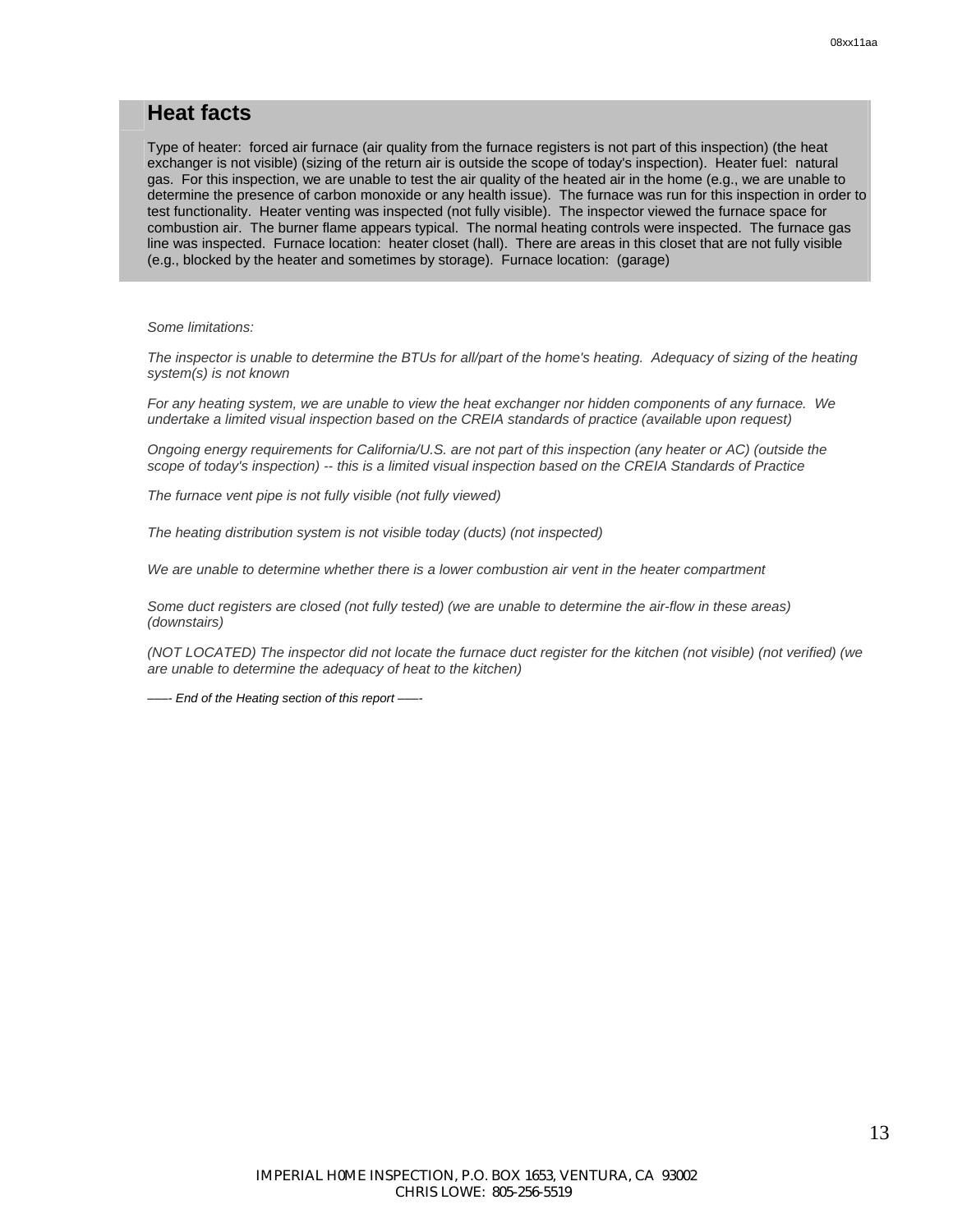# **Cooling**

**9 – 1** The refrigerant line on the air conditioner has some missing insulation – this needs correction – replacing this insulation will help the unit perform properly (consult a licensed heating specialist)



(left side of the house, outside)

### **Cooling facts**

The air conditioner system cooled today. Air from the duct registers was 65 vs. 79 at the return air (upstairs) (downstairs). AC type: (split system, electric) (air quality from ducts is not tested). We are unable to determine whether the system is sized properly for the area served (outside the scope of today's inspection). The condensate line is installed (not fully visible). We do not determine the proper angle of condensate drainage nor the manufacturer's specs for this type of installation. The air conditioner has an electrical disconnect

*Some limitations:* 

*SEER requirements and air conditioner efficiency are not part of today's inspection (outside the scope of today's inspection)* 

*–––- End of the Cooling section of this report –––-*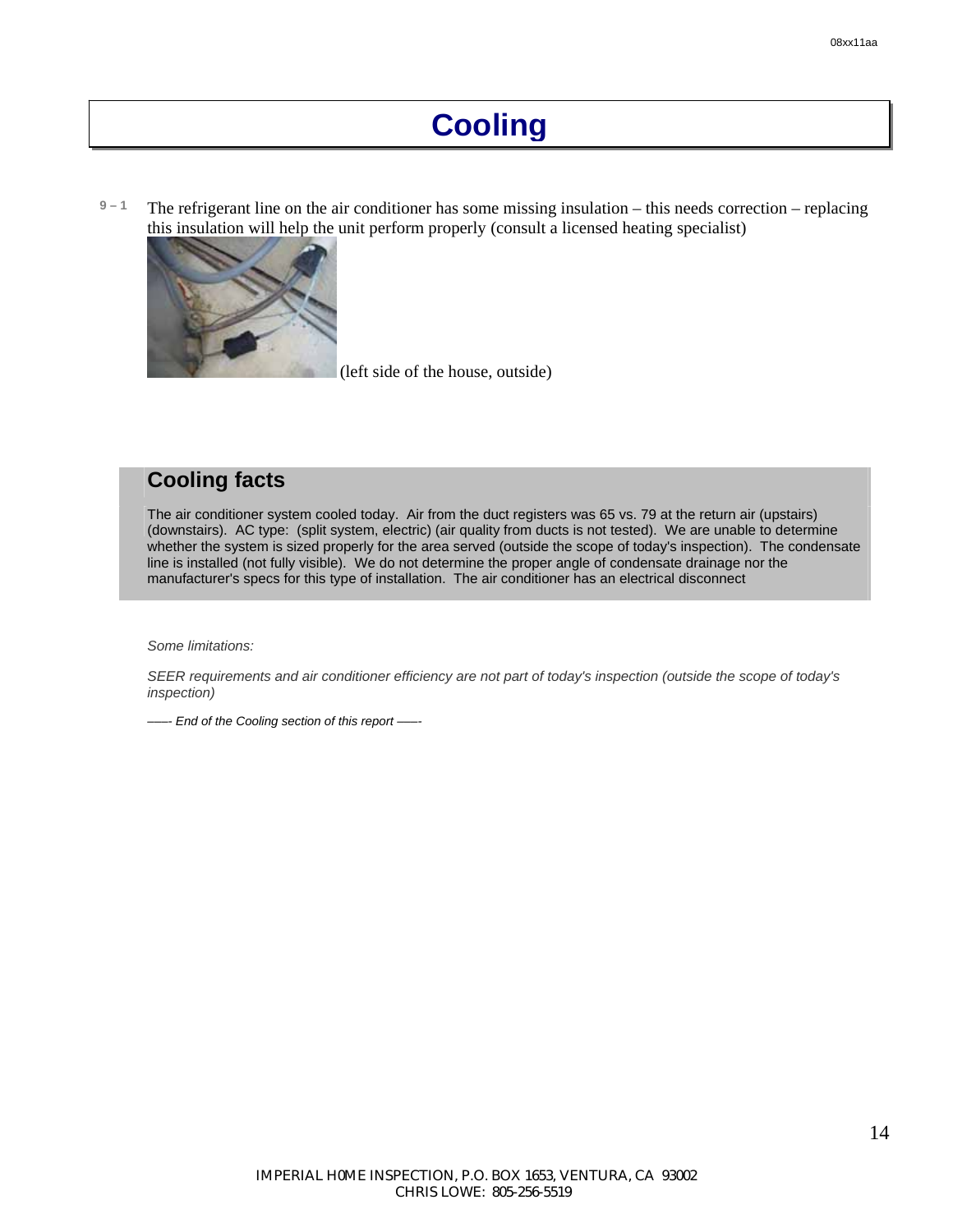## **Garage**

10 – 1 **HOLE:** A garage window has a bb hole (front of the building)



**10 – 2** TOO HIGH: The garage door opener's electric "eye" is too high above the garage floor (it is 8 inches high and it is supposed to be 6 inches above the floor). We recommend correction



**10 – 3** NOT AUTO REVERSING BY PRESSURE: The garage door automatic opener is not automatically reversing when physically blocked by the inspector – correction/adjustment is recommended. Contact a contractor for evaluation

#### **Garage facts**

Type: attached garage. The door to the living space appears to be a proper fire resistive door. Vehicle door type: sliding

*Some limitations:* 

*Items block view of the garage, including the floor, walls, and possibly some electrical (these areas not fully viewed today) – recommend a detailed, careful visual examination during final walk-through* 

*The garage walls and/or ceiling have been drywalled/covered – unable to see entire framing/electrical* 

*The garage roof/ceiling framing is blocked (not visible today) (unable to view fully today)* 

*–––- End of the Garage section of this report –––-*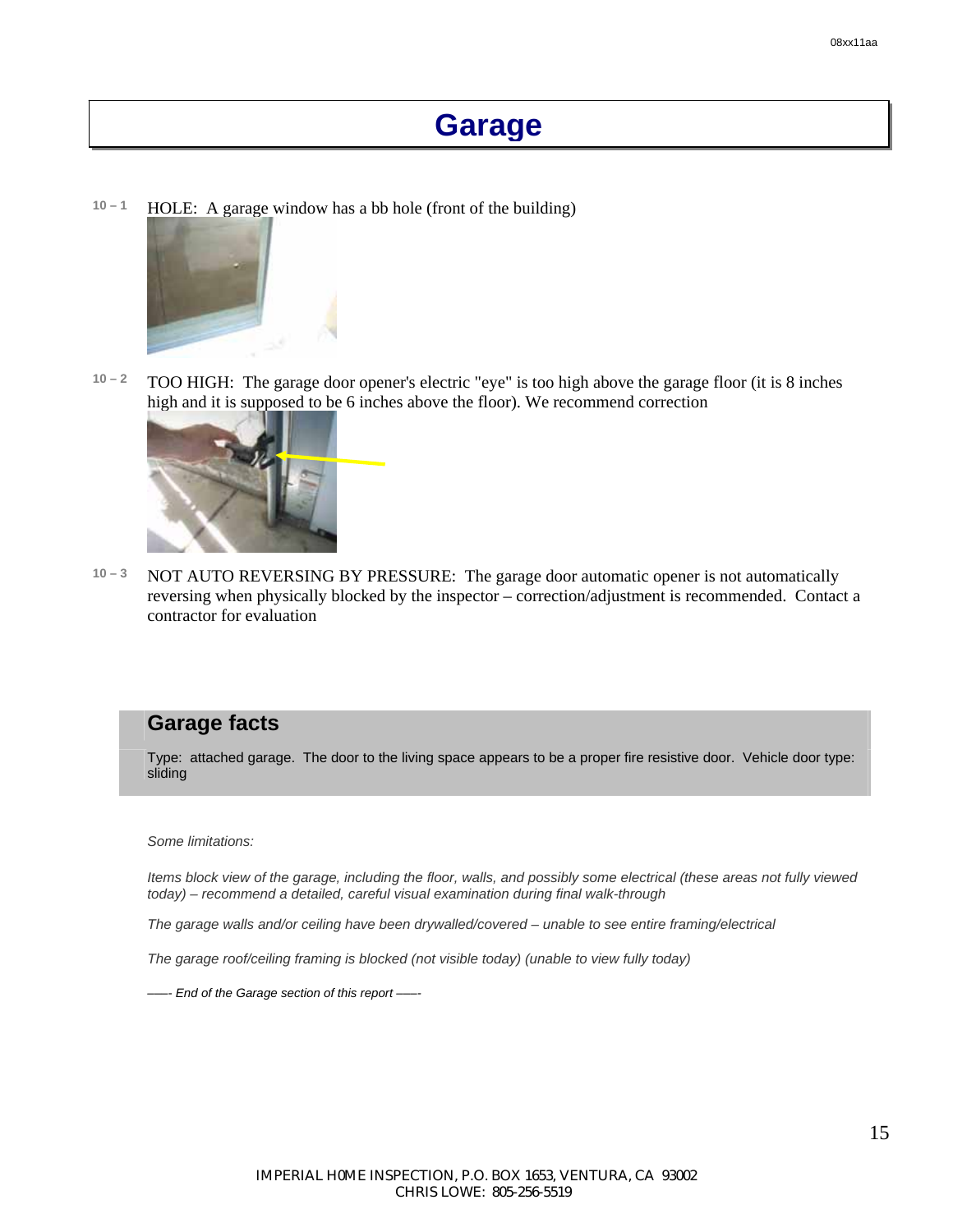# **Laundry**

### **Laundry facts**

A laundry gas shut-off valve is present. Dryer venting is provided. The 120v laundry outlet tested properly (as grounded) – only one laundry plug at the outlet was tested

*Some limitations:* 

*Any laundry plumbing (if present) is not tested, not run, and valves are not turned for this inspection – in general, laundry equipment is visually inspected only (unable to determine the future performance)* 

*The laundry waste piping is inside the wall. The inspector is unable to determine the type of pipe, trap, and/or functionality* 

*Laundry machines are present. View of some of the laundry area and the laundry connections is limited* 

*–––- End of the Laundry section of this report –––-*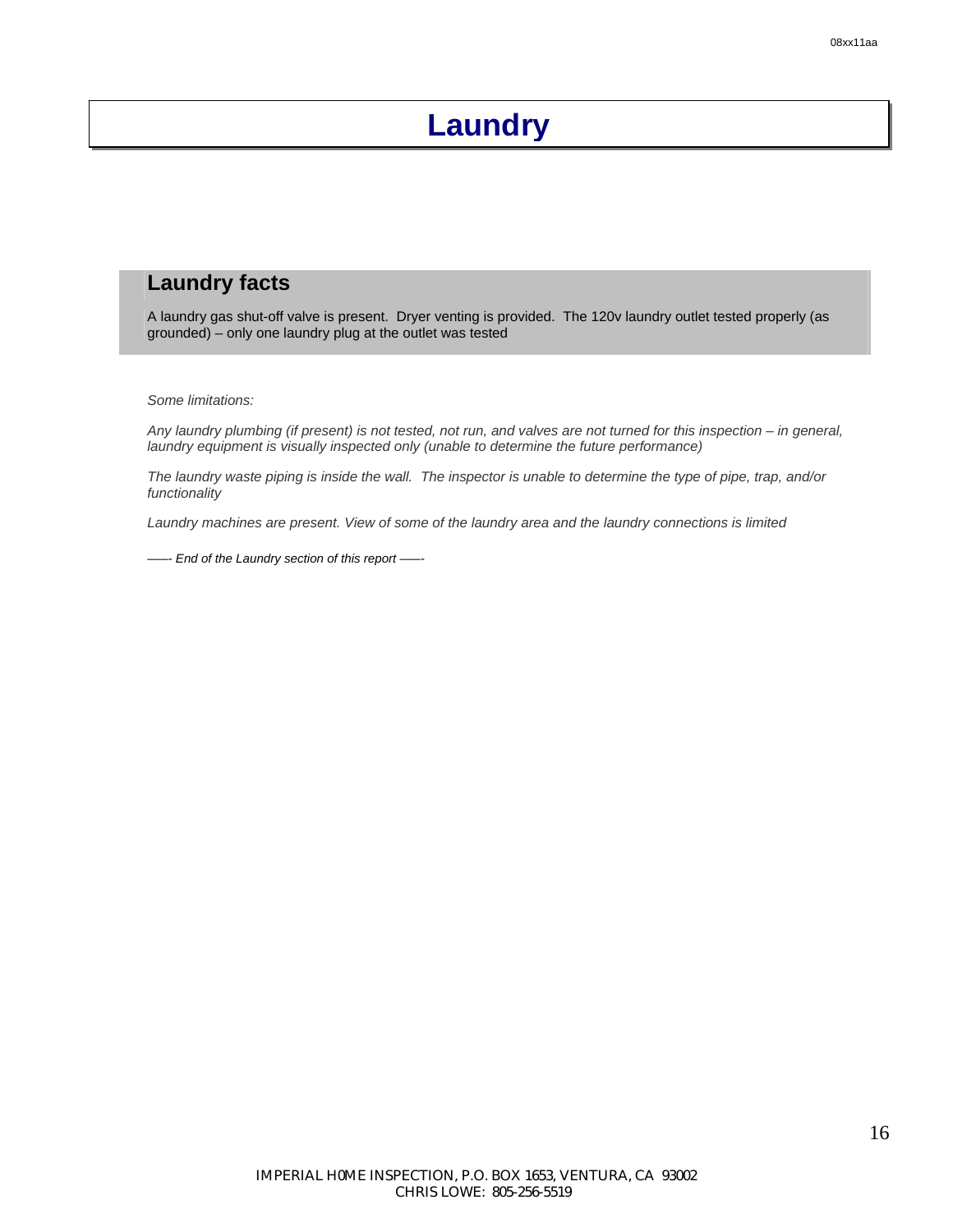## **Kitchen**

### **Kitchen facts**

Kitchen countertop type: stone. The kitchen sink was viewed where visible. There is a gas connection for a stove (proper sizing of the gas line and flex line are not determined – outside the scope of today's inspection). The stove burners heated when tested. There is an electric connection for an electric stove. The inspector tests ovens on the "bake setting" and determines whether heating has occurred (thermostat calibration is not tested). Electrical connections for the oven were not visible/tested. The oven heated at the "bake" setting. The oven/stove gas has a shut-off valve. There is a kitchen vent fan. It operated as part of today's inspection. The dishwasher was tested by running part of a cleaning cycle, then set to "drain" (drained completely by the inspector). Dishwasher drain type: air gap device (plumbing not fully visible). The microwave heated today (it was not checked for microwave leakage). We are unable to determine whether the microwave oven is properly secured to the wall/cabinetry (not visible)

*Some limitations:* 

*For kitchen countertops, sinks and cabinets, the installation method is often not completely visible* 

*Items block the view of the counter area* 

*Items block some of the view of the inside the cabinets* 

*The inspector was unable to fully view around or behind the refrigerator (e.g., the electrical outlet is not accessible (not tested) ). The refrigerator is not inspected (outside the scope of today's inspection)* 

*We are unable to determine whether all kitchen counter outlets are GFCI protected* 

*Under the kitchen sink, items block full view of the cabinet, wall, electrical and plumbing – this inspection is based upon what the inspector can see or partially see* 

*The kitchen stove vent pipe is not visible or is not fully visible (not fully inspected)* 

*Actual cleaning ability of the dishwasher is not verified (outside the scope of today's inspection). In addition, some dishwasher plumbing/electrical is not visible* 

*Flexible refrigerator water lines (if present) are outside the scope of today's inspection – the inspector cannot determine whether connections or flex lines can develop leak conditions* 

 $-$  *End of the Kitchen section of this report* –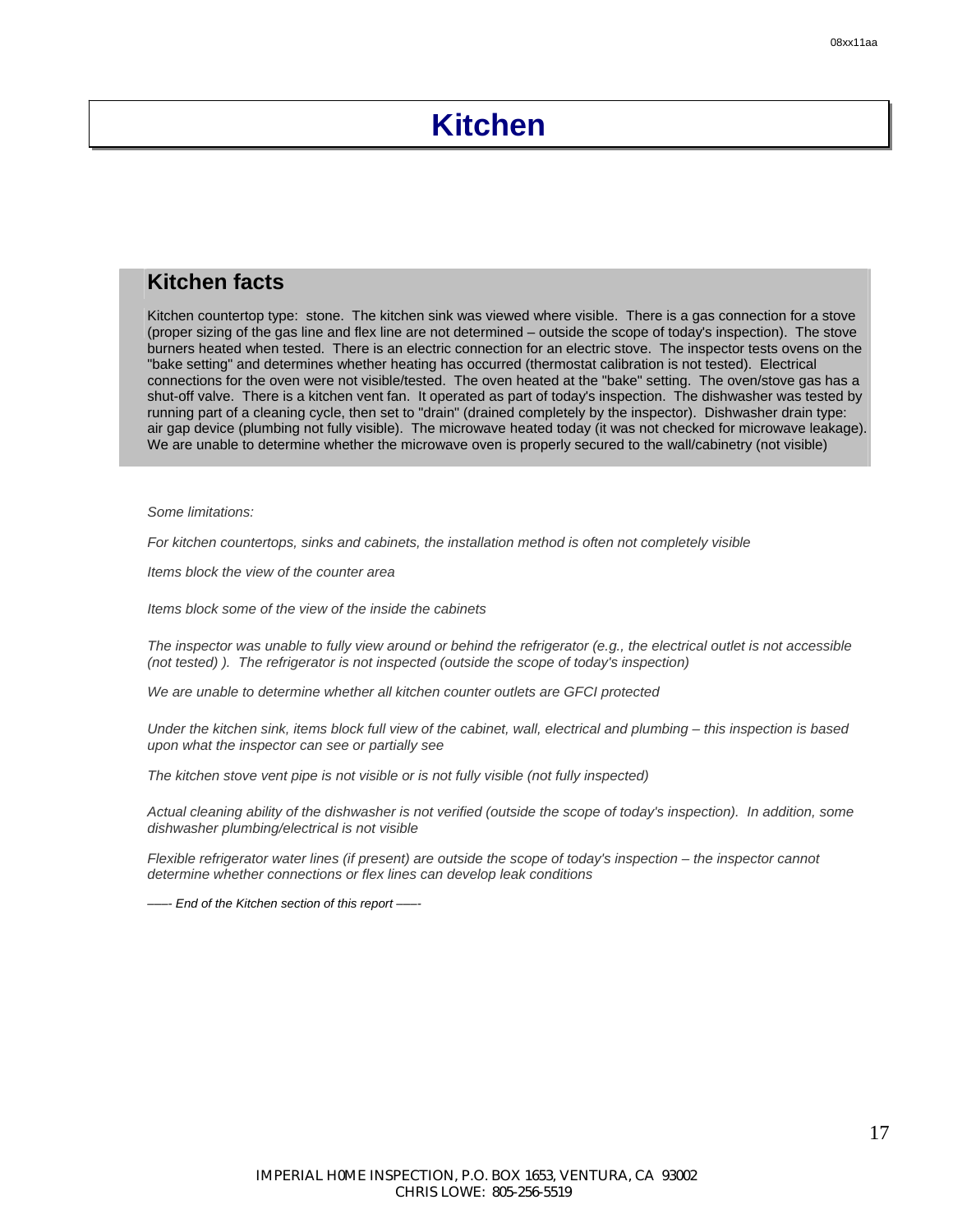## **Bathrooms**

**13 – 1** A bathroom sink water faucet has been shut off under the sink. We are unable to determine the reason for this. A plumber could likely determine the cause (recommended)



(upstairs hall bathroom)

**13 – 2** NO ACCESS?: The inspector did not locate an access for the bathroom spa tub equipment (pump and electrical) – this needs correction. Contact a licensed contractor for further evaluation (equipment not inspected)



 (it might be possible to create an access opening at the right sink in this bathroom if needed) (not verified) (we are unable to determine) – this needs further evaluation – proper access must be created if not already present

### **Bathroom facts**

Type of bathroom ventilation: exhaust fan. Type of bathroom ventilation: window

*Some limitations:* 

*The inspector is unable to view behind any shower tile/fiberglass, etc. The method/adequacy of shower wall*  installation is not determined. Shower pans are never visible to the inspector (unable to view) (not tested by blocking *drains)* 

*Storage of items block full view of the plumbing and/or cabinet under the bathroom sink(s) . One or more showers*  have tile. We are unable to determine whether the installation of this tile is proper (e.g., proper backing) (not visible) *(outside the scope of today's inspection). Items/storage block view of some of the shower system. We were unable to locate the marking to indicate that the shower door has tempered glass (a safety feature) (unable to determine). The inspector is unable to determine whether this shower glass could leak from shower use over time* 

*The shower has a tile shelf. We are unable to determine whether this will effectively repel water (and not leak) (outside the scope of today's inspection)* 

*The shower has a glass enclosure. We are unable to determine whether this enclosure will leak in the future (no water leaked during our limited testing today)* 

*–––- End of the Bathroom section of this report –––-*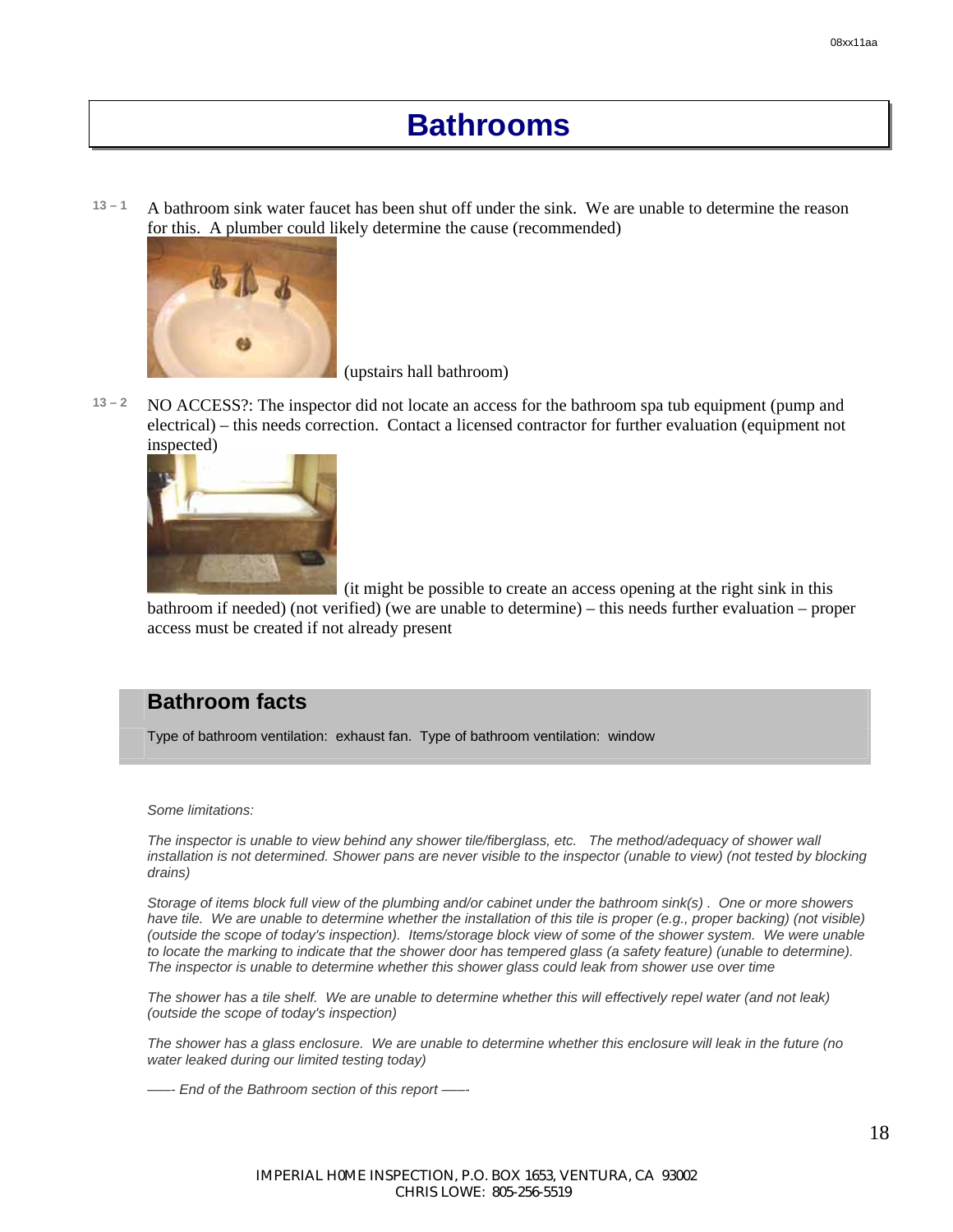#### **OVERVIEW FOR THIS INSPECTION**

- \* *Any further review of deficient conditions should be conducted by a licensed/qualified specialist in the appropriate trade or specialty, before the removal of purchase contingencies*
- \* *We always recommend that the client research building permits for the home (e.g., there should typically be no outstanding open permits when the house changes ownership). We also recommend a termite inspection for any building purchase*
- \* *For any home, plan on having future maintenance costs. There will be components that will need maintenance and possible eventual replacement*

#### Inspector – Chris Lowe

The buyer is present

The agent is present for part of the inspection

The seller/occupant is present

Weather today – sunny

Approximate temperature during inspection – 85 degrees

Type of building – single family residence

Age of construction, 2007 – stated by the buyer's agent (not verified by the inspector)

The home is occupied

Disclaimer: because there is new construction, there may be building or material/installation defects not readily visible or that could present themselves over time (unknown) (we are unable to determine)

#### *Some limitations:*

 *Furniture, window dressings and belongings limit the visibility of walls, closets, some electrical, plumbing and floors for this inspection. There may be defects that are concealed from view* 

*The inspector does not move personal items (outside the scope of today's inspection)* 

*The inspector is not an expert on FHA inspections. The inspector is not an expert on product recalls. The inspector physically probes only structural components, and only where required by ASHI Standards (available at ASHI.org)* 

*Standards for this inspection: The CREIA "Standards of Practices" and "Code of Ethics" (free for review at www.creia.org ). The ASHI "Standards of Practices" and "Code of Ethics" (free for review at www.ashi.org )* 

*it might be possible that additional defects could be discovered during a more intrusive and exhaustive evaluation by a specialist (e.g., electrician, plumber, engineer, contractor). Other defects may only visible during normal use over time* 

*Note: sometimes a home warranty company will cite conditions outside the scope of this inspector's findings (causing denial of service). Warranty standards often differ from an inspector's scope* 

*Energy efficiency requirements are not known or determined (outside the scope of today's inspection). The inspector is unable to determine whether corrosion-resistant fasteners are used where needed (outside the scope)* 

*Please note: this inspection is not a guarantee against future failure of systems and components. Hidden defects do present themselves over time with normal use. Newer construction, painting or remodeling can sometimes conceal defects*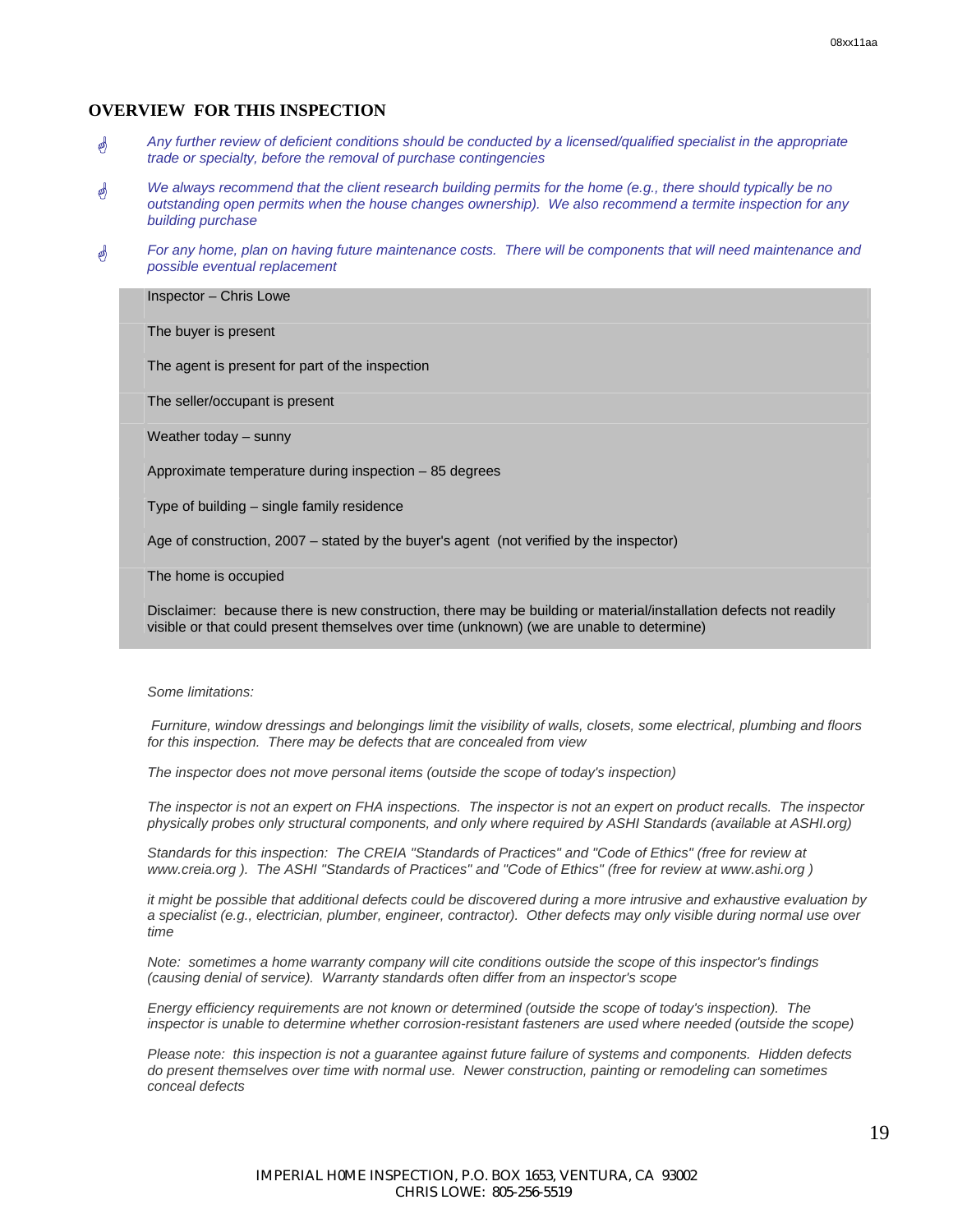*Any findings mentioned in this report that are outside the scope of the CREIA Standards of Practice are mentioned only as a courtesy, and are not intended to alter the scope of this inspection (the scope is the CREIA Standards)* 

*–––- End of the Entire Inspection Report –––-* 

End of the inspection document

#### IF THERE IS ANYTHING IN THIS REPORT THAT YOU DO NOT UNDERSTAND, OR IF YOU ARE UNSURE OF STEPS YOU CAN TAKE REGARDING ANY FINDINGS, PLEASE CONTACT CHRIS, YOUR INSPECTOR RIGHT AWAY.

IMPORTANT: we recommend that all repairs/further evaluation be performed by a licensed specialist in the related trade (e.g., plumber, electrician, framer). Request paperwork for the work done to ensure that it was completed properly (a signed document by a specialist). Your home inspector cannot evaluate the effectiveness of repairs after a home inspection.

\_\_\_\_\_\_\_\_\_\_\_\_\_\_\_\_\_\_\_\_\_\_\_\_\_\_\_\_\_\_\_\_\_\_\_\_\_\_\_\_\_\_\_\_\_\_\_\_\_\_\_\_\_\_\_\_\_\_\_\_\_\_\_\_\_\_\_\_\_\_\_\_\_\_\_\_\_\_\_\_\_

The scope and limitations of today's home inspection are outlined in the corresponding contract and the CREIA Standards of Practice (available upon request). Some additional limitations have been listed in this report.